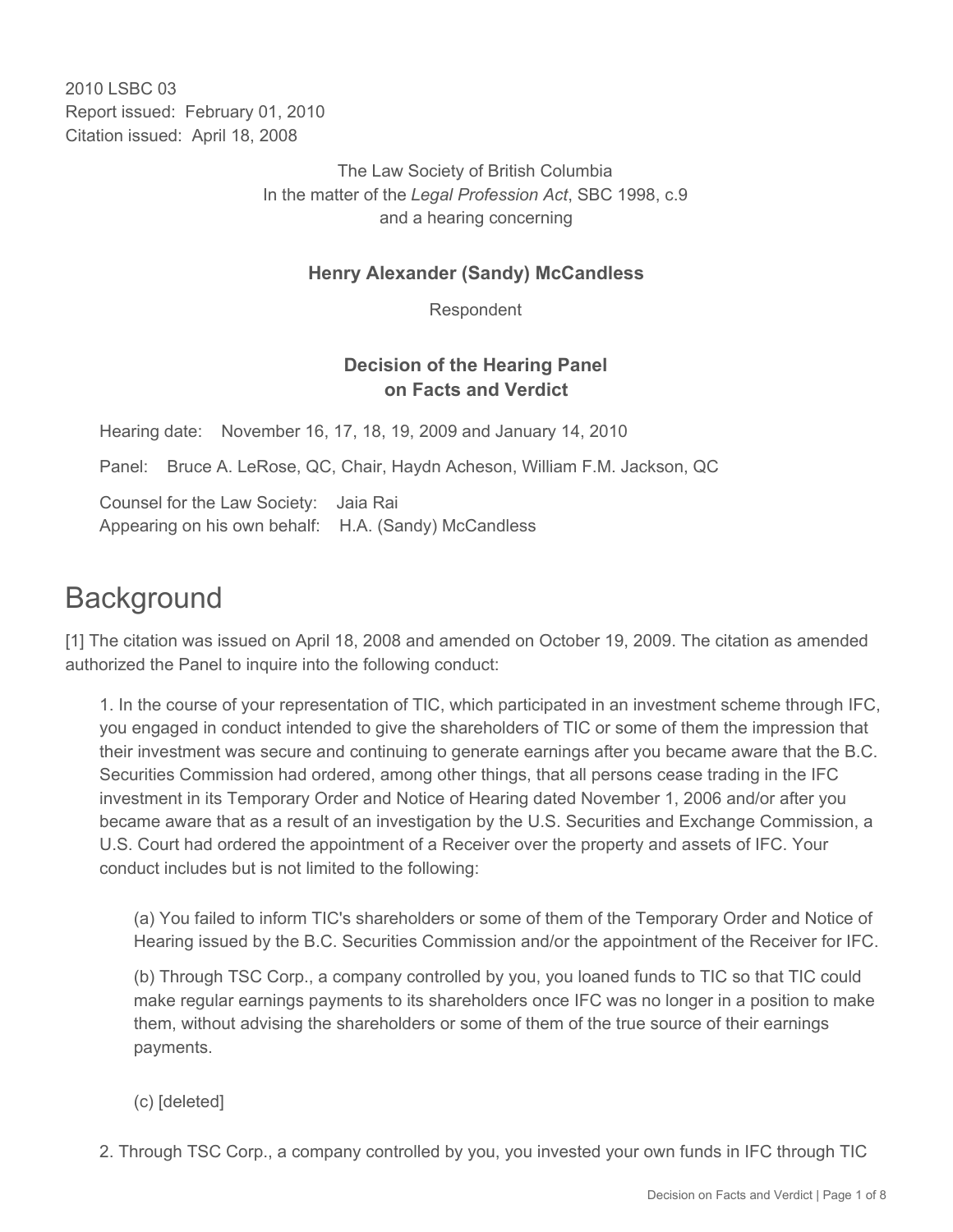while you were acting for TIC, placing yourself in a conflict of interest.

3. You accepted funds into your trust account from or on behalf of JC for investment through TIC and then released those funds to DF so that JC would have an interest in the IFC investment scheme in place of DF in circumstances that required you to either

(a) decline to accept, or to return, the funds; or

(b) advise JC of material facts related to the IFC investment known to you, including the fact of allegations being made in B.C. Securities Commission and U.S. Securities and Exchange Commission proceedings and actions taken by these regulators in relation to the IFC investment

but you did not do either.

[2] At the commencement of this hearing, the Respondent admitted that the requirements of Law Society Rule 4-15 regarding issuance and service of the citation had been met.

[3] The citation as amended was entered as Exhibit 3.

[4] The matters set out in the citation were the subject of an Agreed Statement of Facts (" ASF" ) submitted by both parties and entered as Exhibits 5a through 5d.

[5] Both parties filed extensive documentation.

## **Facts**

[6] In July of 2003 an alleged ponzi scheme operated by IFC was set up in Virginia. IFC was administered by PP and MS.

[7] IFC administered two programs. The second program in time was known both as the Asset Growth Program (" AGP" ) and often as the MTN program. The MTN program contemplated a minimum capital deposit of \$100,000 US to IFC who would leverage those funds to buy " 1st tier medium term bank notes" at a discount and sell the notes for a profit.

[8] Throughout the period from November 17, 2005 until July 4, 2007, the Respondent acted as a lawyer for TIC. On November 17, 2005, on the instructions of CM, the Respondent incorporated TIC. CM was the sole director of TIC at all material times.

[9] TIC was set up to raise \$100,000 US by contributions from CM and MMI, a company directed by CM, as well as expected further shareholders including JM and DF. The \$100,000 US raised by TIC was to then be invested in the IFC program.

[10] TIC was not the first of the Respondent's clients to invest in the IFC scheme. The ASF establishes that CM was introduced to the scheme by the Respondent.

[11] In 2006 seven persons, both individual and corporate, contributed funds to TIC. These contributors were CM, MMI, DF, JM, HL, GG and TSC Corp. Each of the above contributors was a shareholder in TIC.

[12] At all material times TSC Corp. was owned and controlled by the Respondent.

[13] The IFC scheme contemplated a lucrative rate of return. The shareholders of TIC received a monthly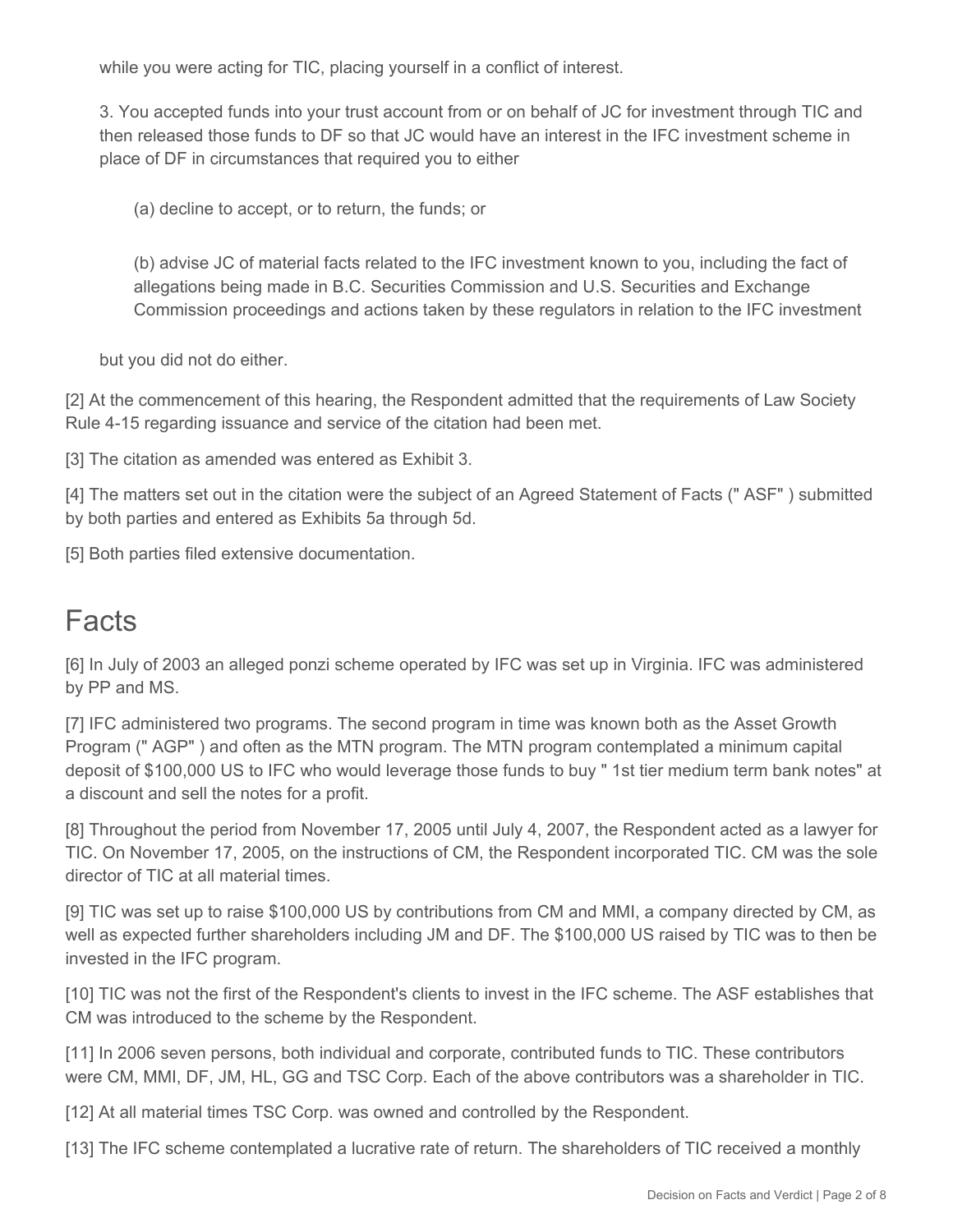payment of 3%. IFC paid monthly earnings from June to November 2006 at the rate of 10%.

[14] The difference between the monthly payments made by IFC to TIC and the distribution by TIC to its shareholders in 2006 was used by the Respondent to make payments to his company Bitter End for the use and benefit of CM and to reinvest the balance into IFC for the benefit of TIC. The payments to Bitter End during this period totaled \$19,476 US.

[15] On November 1, 2006, the British Columbia Securities Commission (" BCSC" ) issued a Temporary Order and Notice of Hearing ordering, *inter alia*, all persons to cease trading in IFC investments (the " Cease Trade Order" ). This order was periodically extended to October 2, 2007.

[16] The Cease Trade Order alleged that:

(a) the IFC scheme was a security;

(b) that IFC and the named respondents, PP, MS and DB were not registered to trade in securities and were promoting and selling the investment in violation of the *B.C. Securities Act*; and

(c) the MTN investment was fictional and fraudulent.

[17] The Respondent was aware of the Cease Trade Order and allegations on November 1, 2006.

[18] On December 4, 2006 the United States Security and Exchange Commission (" USSEC" ) commenced civil proceedings against IFC. Those proceedings alleged a ponzi scheme and IFC assets were frozen.

[19] The Respondent became aware of the USSEC action on December 6, 2006.

[20] The USSEC obtained final judgments for \$25,000,000 US against PP and IFC in July, 2007.

[21] The Respondent did not advise all of the shareholders of TIC of the fraud allegations or the steps taken by the securities regulators.

[22] The Respondent admits this information was not disclosed to DF, HL and GG. The Respondent testified that JM and CM knew of the problems of IFC. JM denies this.

[23] The last monthly payment by IFC sent to the Respondent for TIC was on November 29, 2006. After a 3% distribution to the TIC shareholders on November 30, 2006 there remained \$6,537.73 US of TIC's money in the Respondent's US trust account.

[24] TIC continued to make 3% monthly payments to TIC's shareholders between December 21, 2006 and June 25, 2007. The source of these funds was \$2,537.73 US held in the Respondent's US trust account for TIC and loans to TIC from the Respondent's TSC Corp. Between December 10, 2006 and July 3, 2007 TSC Corp. contributed \$29,259.96 US to TIC.

[25] JC was introduced to TIC as a new contributor and shareholder by JM. On April 11, 2007 JC contributed \$47,700 US to TIC by means of a bank draft payable to the Respondent in trust.

[26] JC had no dealings with the Respondent prior to providing these funds.

[27] The JC contributions were used to pay out the shareholder, DF. JC testified that she didn't realize she would become a shareholder in TIC but that she believed that she was investing in the IFC scheme. However, she replaced DF as the seventh shareholder in TIC.

[28] The Respondent testified that he accepted JC's funds and agreed to her becoming a TIC shareholder on the basis of JM's guarantee of JC's position. JM denies any such guarantee.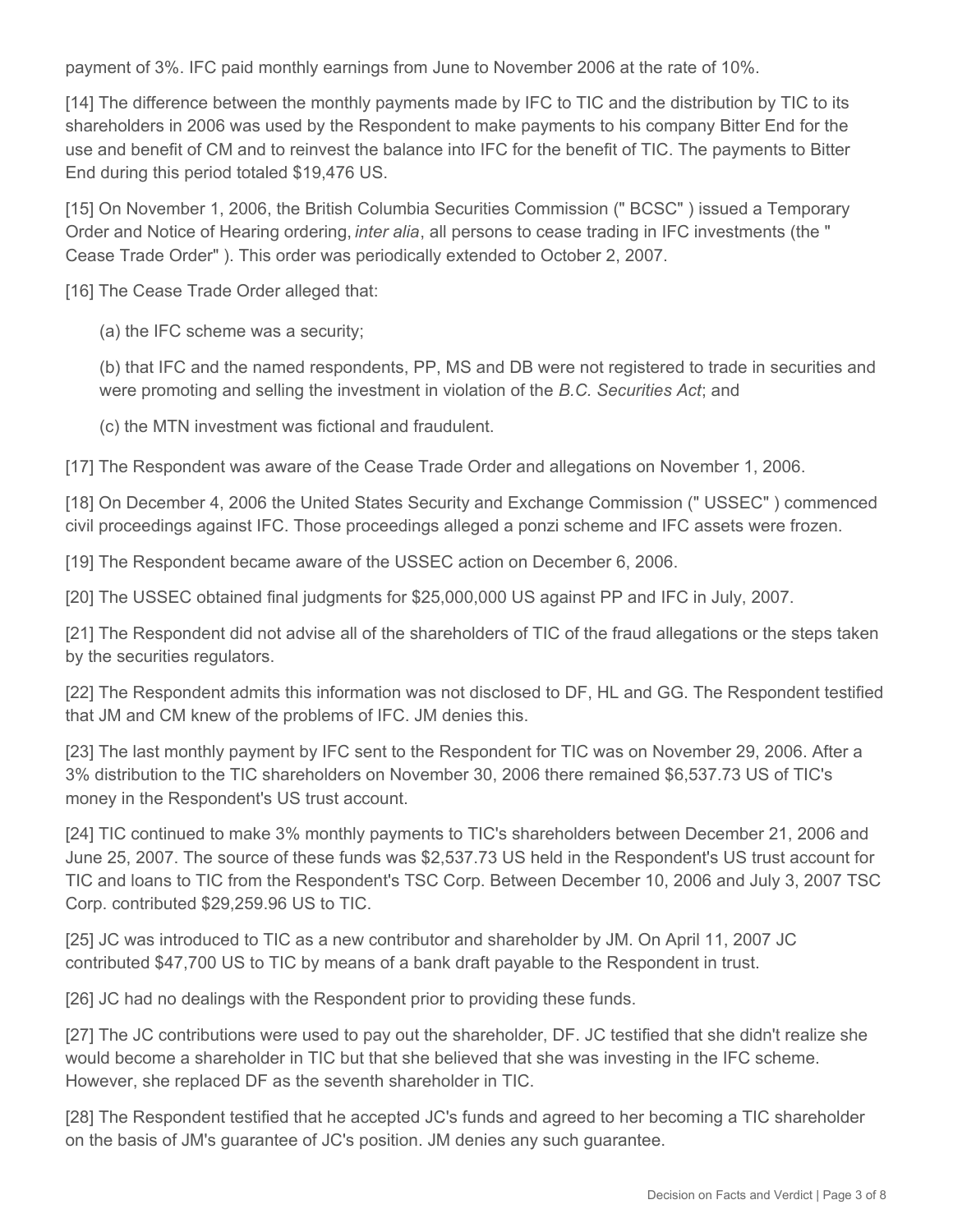[29] The Respondent did not personally ensure that JC knew about the fraud allegations and how her funds were going to be used. According to his own evidence, the Respondent relied on JM, an existing TIC shareholder, to do so.

[30] The Respondent deliberately chose not to deal directly with JC and not to disclose the IFC problem to her.

[31] The Respondent did not advise TIC that JC's funds should not be accepted.

[32] JC testified concerning her reliance on the Respondent and that, " he was the lawyer who took my money, so he is the person who is responsible for my money." She also testified that she knew the Respondent was a lawyer and " it made me comfortable knowing he was a lawyer; that I'm safe."

[33] As well, the documentation prepared by the Respondent that JC received before investing lent credibility and legitimacy to the IFC scheme.

[34] Despite the serious fraud allegations being made by the securities regulators, the Respondent's evidence was that he remained convinced that the IFC scheme was legitimate and TIC's investment was safe, at least until the summer of 2007.

[35] This confidence was based on representations by MS and PP, similar beliefs amongst other clients who invested in IFC that another British Columbia lawyer continued to send funds to IFC despite the BCSC Cease Trade Order and his understanding that MS and PP had approximately \$40,000,000 US but that the US receiver had only seized approximately \$10,000,000 US.

[36] The Panel finds that the Respondent's belief was sincere but unreasonable as it was based on representations and actions by parties who were highly involved either as managers or investors in the IFC scheme. There was no independent source of evidence to contradict the allegations of the securities regulators.

## **Analysis**

[37] In a citation hearing, the onus of proof is on the Law Society on a balance of probabilities. " Evidence must be scrutinized with care" and " must always be sufficiently clear, convincing and cogent to satisfy the balance of probabilities test. But ... there is no objective standard to measure sufficiency." ( *F.H. v McDougall*, 2008 SCC 53, 297 DLR (4th) 193.

[38] Section 38(4) of the *Legal Profession Act* sets out the various dispositions available to a hearing panel.

[39] The Law Society submits that the evidence supports a finding of professional misconduct.

[40] Professional misconduct is not defined in the *Legal Profession Act,* the Law Society Rules or the *Professional Conduct Handbook*. However, the case law as laid out in *Law Society of BC v. Hops*, [2000] LSDD No. 11 and evolved in *Law Society of BC v. Martin*, 2005 LSBC 16 characterizes the test as " whether the facts as made out disclose a marked departure from that conduct the Law Society expects of its members; if so, it is professional misconduct."

### Allegation 1

[41] In determining whether the Respondent's conduct constitutes professional misconduct, the Panel must consider the professional obligations of a lawyer acting for a company used as a vehicle for investing pooled funds into a scheme once the lawyer becomes aware that securities regulators allege that the scheme is fraudulent.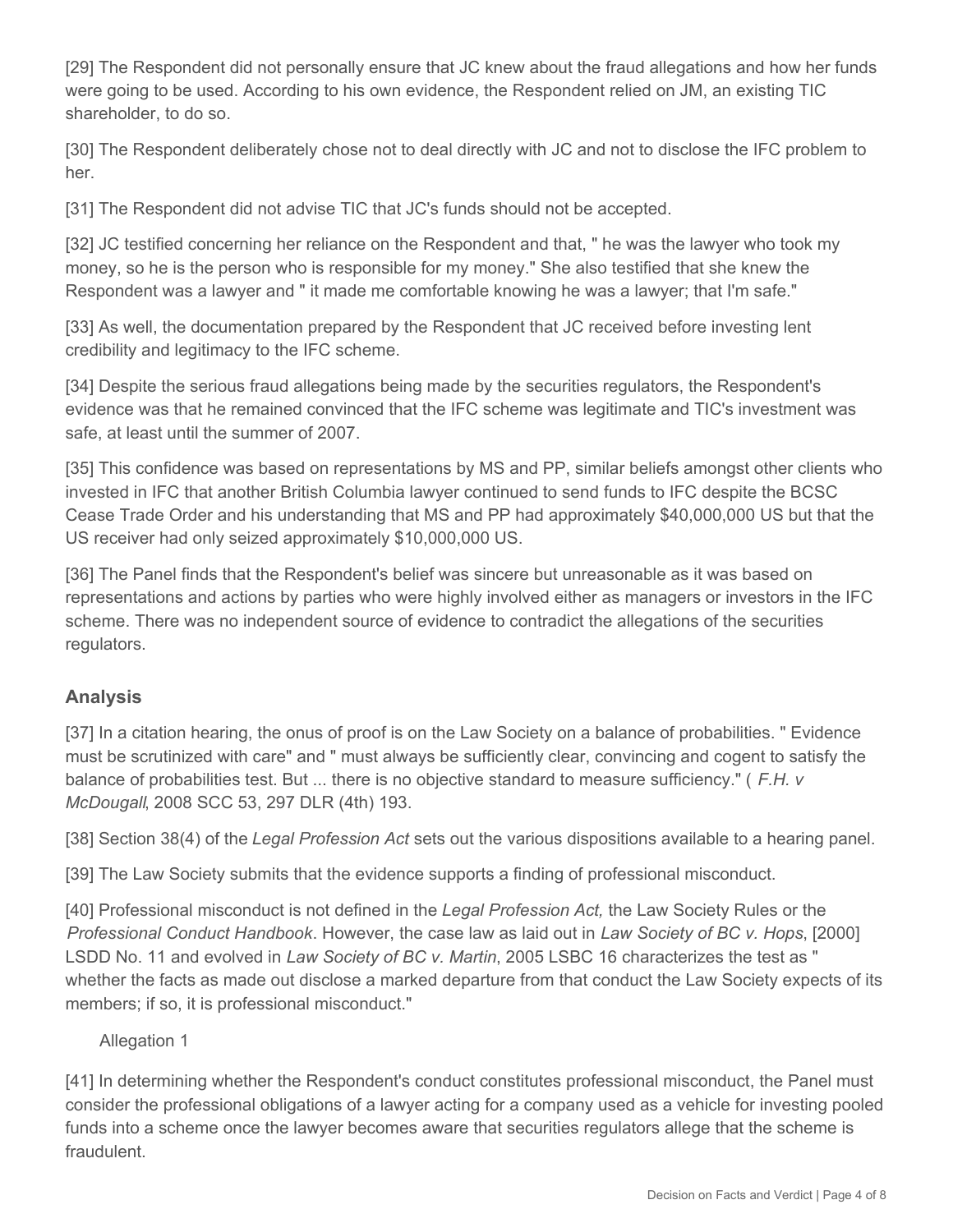[42] The Law Society submits that it is not necessary for the Panel to find that the IFC scheme was fraudulent or that the Respondent knew or ought to have known that it was fraudulent.

[43] Professional misconduct may be established in the absence of such findings on the basis that the allegations alone should have triggered certain obligations on the Respondent's part, *vis à vis* TIC and its shareholders.

[44] In *Law Society of BC v. Elias*, [1993] LSDD No. 182, the Benchers on Review held that:

... where the circumstances of a proposed transaction are such that a member should reasonably be suspicious that there are illegal activities involved under Canadian law or laws of other jurisdictions, it is professional misconduct to become involved until such time as inquiries have been made to satisfy the member on an objective test that the transaction is legitimate.

[45] In *Law Society of Upper Canada v. Tulk*, [1993] LSDD No. 115, it was held that:

It is the submission of counsel to the Society that, by designing the transaction and acting as counsel to Orsini, Tulk provided a form of assistance to Orsini in a transaction which was abusive to the public. The design of the transaction, inasmuch as it eliminated the usual regulatory checks and restraints, became easy prey to a fraud. The public was left with no protection to the abusive conduct of Orsini. In designing this transaction, and in *ignoring incidents which should have raised suspicions,* Tulk became the tool or dupe of Orsini.

#### (emphasis added)

[46] In submissions on penalty in *Tulk*, the Ontario Discipline Committee commented on the gravity of the misconduct and stated that " professional misconduct of this type, even where it is devoid of any fraud or misappropriation, is a serious matter and it is not to be condoned or treated lightly."

[47] In the present case, knowledge of the fraud allegations and other steps taken by the securities regulators should have raised the Respondent's suspicions, and he should have been alive to the possibility that:

- 1. the IFC scheme may have been fraudulent;
- 2. MS and/or PP, upon whose representations he relied, were complicit in the fraud; and
- 3. TIC's funds may have been at risk.

[48] As a logical extension of that suspicion, the Respondent had a professional obligation to advise TIC of the possibility that the IFC scheme was a fraud, that its funds might be at risk and to advise TIC to disclose this to all of its shareholders and not accept any further investment funds.

[49] The evidence before the Panel establishes that, even after he became aware of the allegations against IFC, the Respondent engaged in conduct that gave TIC's shareholders the impression that their investments were secure and continuing to generate earnings.

[50] This was done by loaning money from TSC Corp. so that TIC could make regular monthly payments to its shareholders after IFC was no longer in a position to make payments. Further, the Respondent did so without advising TIC's shareholders or advising TIC to notify its shareholders of the circumstances.

[51] The Panel finds those actions to be a marked departure from the conduct expected of a member and therefore professional misconduct.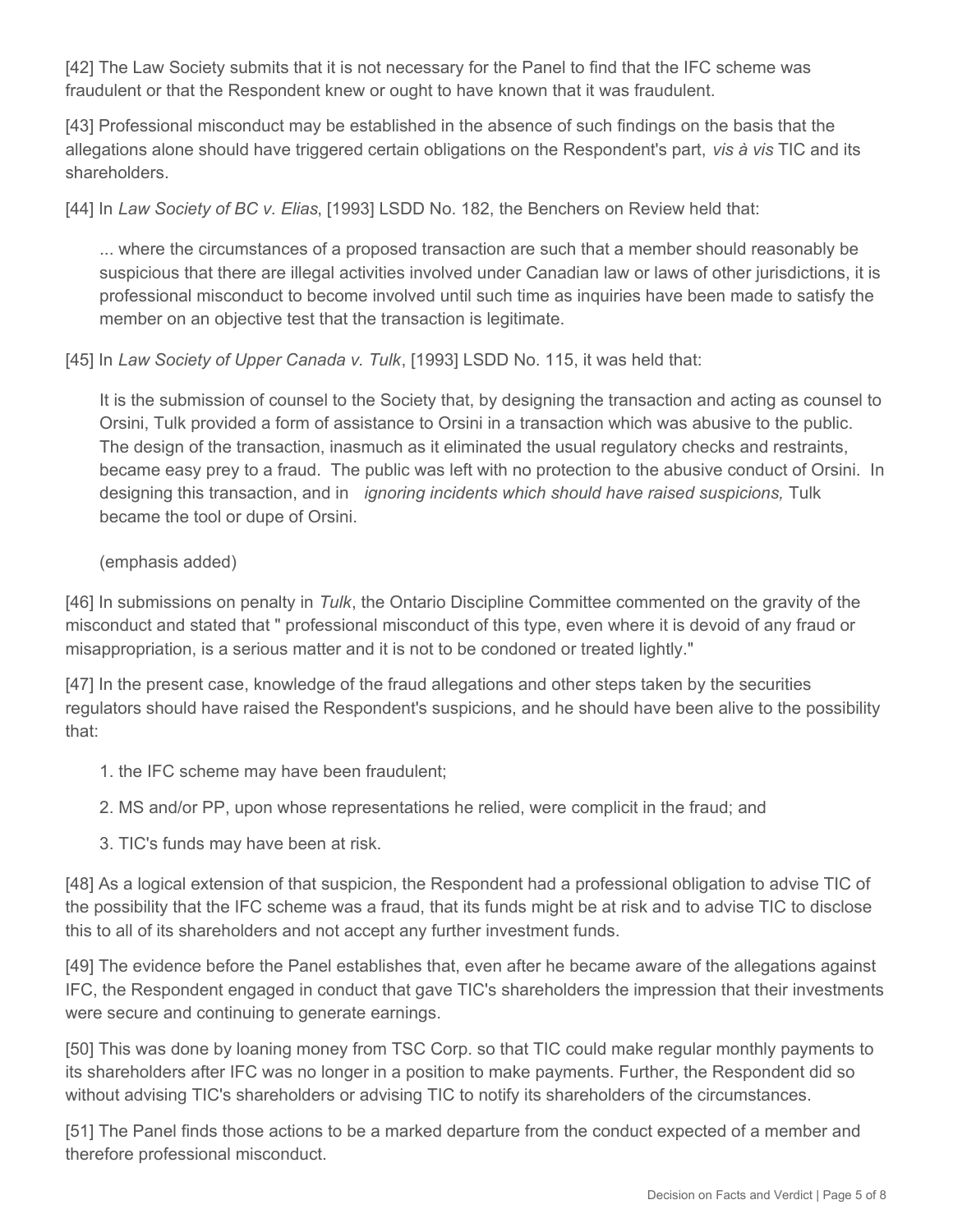[52] Lawyers have a positive obligation to ensure that they do not act in a manner that may have the effect of perpetuating a fraud on the public.

[53] This obligation is spoken to in the *Professional Conduct Handbook*, Chapter 4, Rule 6, which reads as follows:

A lawyer must not engage in any activity that the lawyer knows or ought to know assists in or encourages any dishonesty, crime or fraud, including a fraudulent conveyance, preference or settlement.

[54] Similarly, the footnote to that Rule reads:

A lawyer has a duty to be on guard against becoming the tool or dupe of an unscrupulous client or of persons associated with such a client and, in some circumstances, may have a duty to make inquiries. For example, a lawyer should make inquiries of a client who:

(a) seeks the use of the lawyer's trust account without requiring any substantial legal services from the lawyer in connection with the trust matters, or

(b) promises unrealistic returns on their investment to third parties who have placed money in trust with the lawyer or have been invited to do so.

[55] As well, the Respondent had an obligation to give full, proper legal advice to TIC and if TIC insisted on giving him instructions that were inconsistent with his professional responsibility, he should have ceased acting for TIC as required by the *Handbook*, Chapter 10 Rule 1(b).

[56] The Respondent was not at liberty to ignore his professional obligations simply because of TIC's instructions. That principle is drawn from *Law Society of Upper Canada v. Di Francesco*, [2003] LSDD No. 44. That panel held at paragraph 26 that:

The member had an obligation not to allow himself to be a mere unquestioning instrument of his client's wishes ...

[57] The situation was exacerbated by the Respondent continuing to make monthly earnings payments to TIC shareholders without disclosing the source of those funds. The implied representation that the shareholders' investments were secure and generating revenue was obviously false.

[58] The above logic is supported by the decision of *Law Society of BC v. Bohun,* [2003] LSBC 8. In that case a lawyer allowed himself to be used to engender confidence amongst lenders in a fraudulent scheme.

[59] It should be noted that the continuation of monthly payments also had the real effect of hiding the dangers of the IFC scheme by removing the obvious warning of problems for other potential investors such as JC.

[60] Accordingly, the Panel finds that the Respondent's conduct was professional misconduct as it pertains to allegation 1(b) of the amended citation. With respect to allegation 1(a) the Panel does not find that the Respondent engaged in professional misconduct as alleged in that paragraph because the Law Society has failed to prove on a balance of probabilities that the Respondent owed any duty to inform those shareholders of TIC who were not his clients of the temporary Order and Notice of Hearing issued by the B.C. Securities Commission and/or the appointment of the receiver for IFC, which information was in the public domain in any event.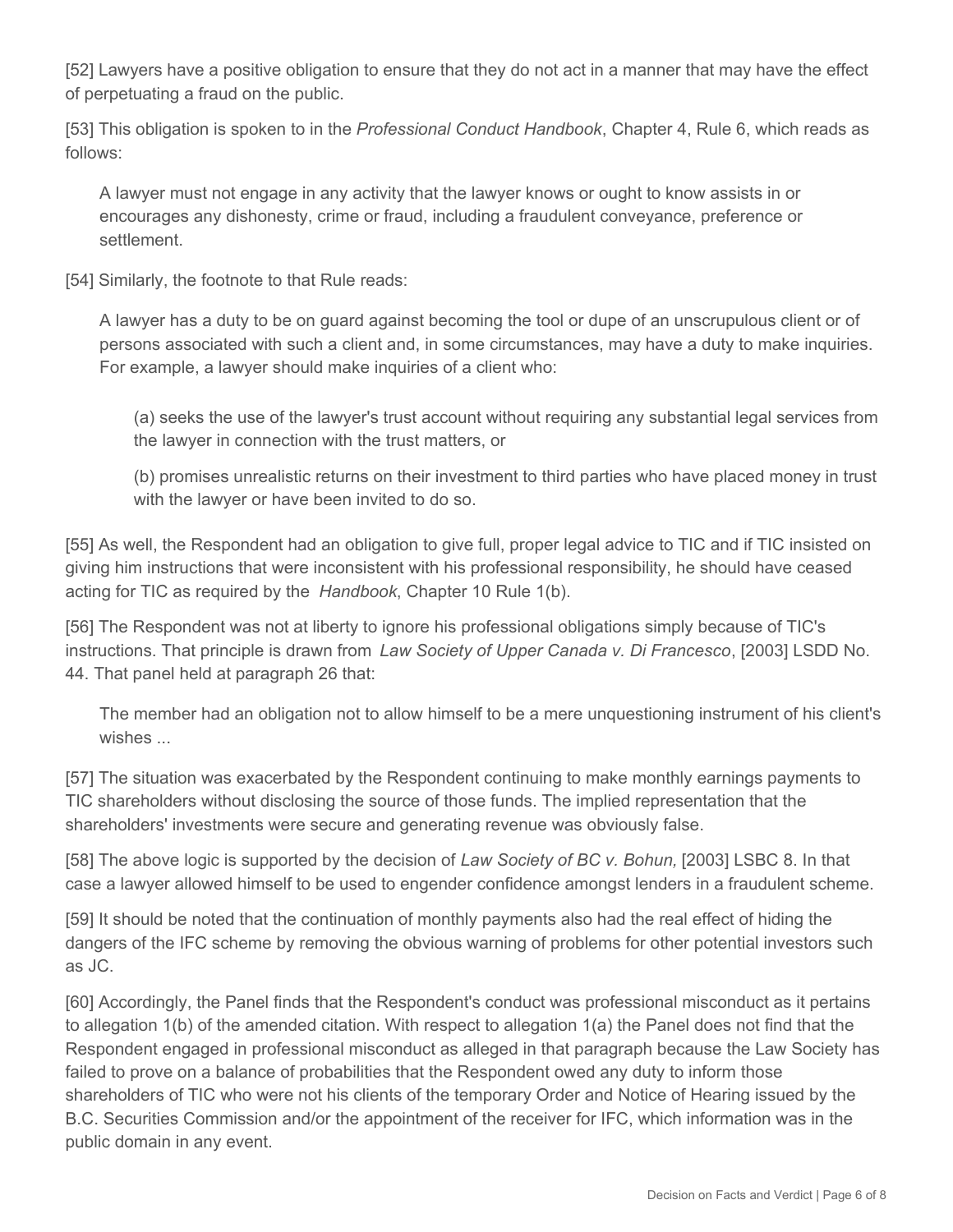#### Allegation 2

[61] Lawyers have a duty to give a client undivided loyalty. Chapter 7, Rule 1 of the *Handbook* prohibits lawyers from performing any legal services for a client if:

(a) the lawyer has a direct or indirect financial interest in the subject matter of the legal services, or

(b) anyone, including a relative, partner, employer, employee, business associate or friend of the lawyer, has a direct or indirect financial interest that would reasonably be expected to affect the lawyer's professional judgment,

unless otherwise permitted by the *Handbook*.

[62] In his submissions, the Respondent admitted that he had breached the above *Handbook* rule, but he submitted that there was no conflict of interest as the interests of himself, TSC Corp. and TIC were identical.

[63] The Panel does not agree with that logic. The danger inherent in a conflict of interest is that the lawyer's professional judgment could reasonably be expected to be affected. This is certainly true in the case at hand.

[64] In *Law Society of BC v. Seifert*, 2009 LSBC 17 the panel held at para. [21] that:

The Law Society does not want lawyers who are shareholders of the companies that they represent to be unclear about their roles and responsibilities as counsel. If a lawyer's financial interest in a client would reasonably be expected to affect his or her professional judgment, then it must be expected that the lawyer will withdraw as counsel.

[65] The panel in *Seifert* went on to add at para. [25]:

A lawyer is often the last independent person standing between the investing public and the entrepreneurial promoters of publicly traded stocks. In these circumstances the public is entitled to nothing less than the utterly impartial review that independent oversight by a lawyer provides. The public trust requires that misconduct of this nature be treated with a severity that respects the importance that we feel is attendant upon the role played by the legal profession in this market place.

[66] The Panel has no difficulty finding that the Respondent placed himself in a clear conflict of interest, when TSC Corp., a company controlled by him, invested funds in IFC through TIC while the Respondent was acting for TIC. Furthermore, the Panel is satisfied that this is an obvious and dramatic marked departure from that conduct the Law Society expects of its members ( *Martin*, *supra*) and finds that the Respondent engaged in professional misconduct concerning allegation 2.

#### Allegation 3

[67] JC testified that she was not aware of the IFC problems before she provided her investment funds. The Respondent takes the position that he told JM to ensure JC was made aware of the problems. JM denies this. However, even if the Respondent's evidence is preferred, the Panel finds that his conduct amounts to professional misconduct as he cannot discharge his professional responsibility by relying on JM.

[68] The Respondent should have returned the funds or, at the very least, personally ensured that JC was fully informed of the IFC problems. By accepting the funds and using them to pay out DF, the Respondent acted in a way that is a marked departure from what the Law Society expects.

[69] By deliberately choosing not to deal directly with JC, the Respondent abdicated his professional